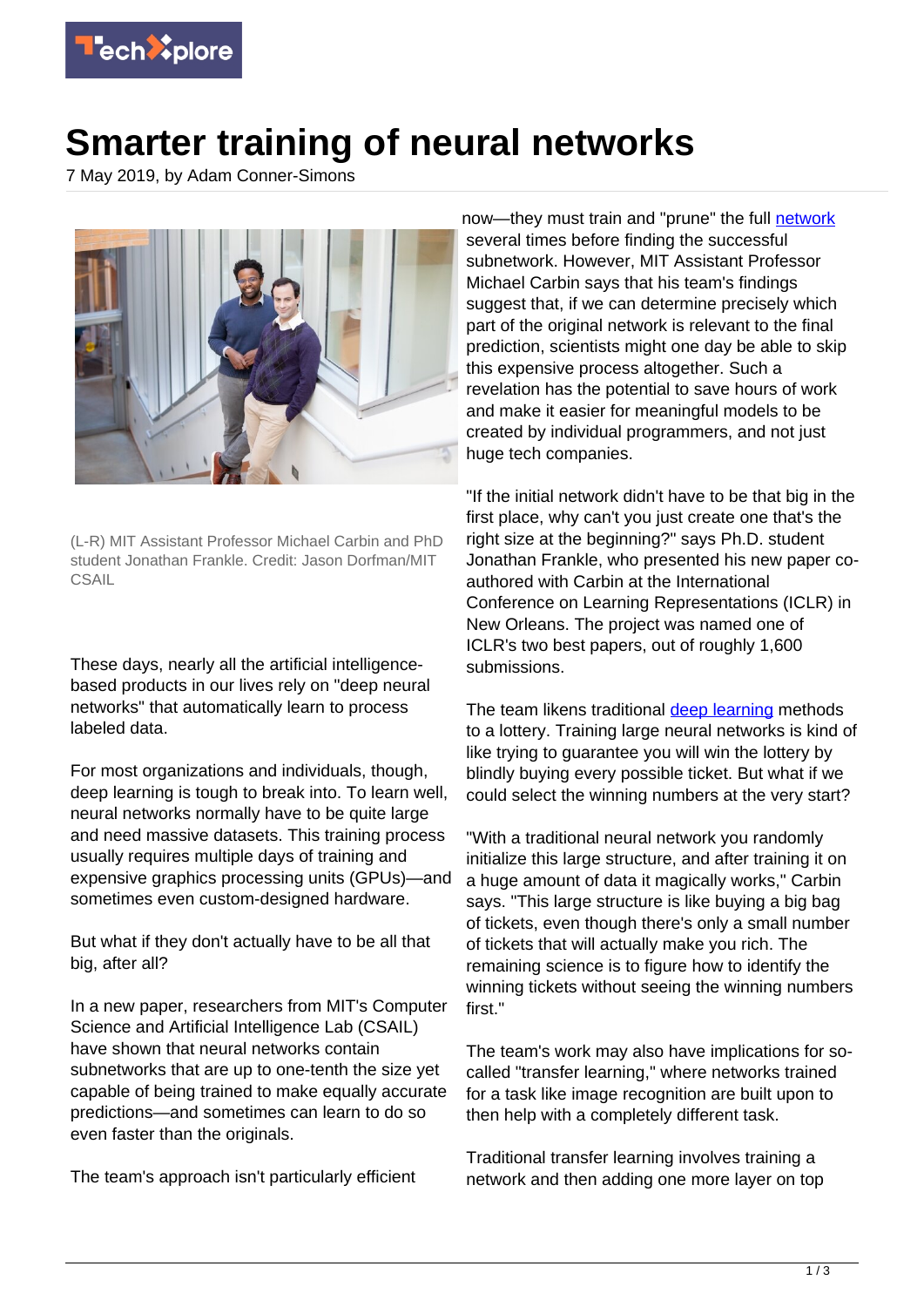

that's trained for another task. In many cases, a network trained for one purpose is able to then extract some sort of general knowledge that can later be used for another purpose.

For as much hype as [neural networks](https://techxplore.com/tags/neural+networks/) have received, not much is often made of how hard it is to train them. Because they can be prohibitively expensive to train, data scientists have to make many concessions, weighing a series of trade-offs with respect to the size of the model, the amount of time it takes to train, and its final performance.

To test their so-called "lottery ticket hypothesis" and demonstrate the existence of these smaller subnetworks, the team needed a way to find them. They began by using a common approach for eliminating unnecessary connections from trained networks to make them fit on low-power devices like smartphones: They "pruned" connections with the lowest "weights" (how much the network prioritizes that connection).

Their key innovation was the idea that connections that were pruned after the network was trained might never have been necessary at all. To test this Technology hypothesis, they tried training the exact same network again, but without the pruned connections. Importantly, they "reset" each connection to the weight it was assigned at the beginning of training. These initial weights are vital for helping a lottery ticket win: Without them, the pruned networks wouldn't learn. By pruning more and more connections, they determined how much could be removed without harming the network's ability to learn.

To validate this hypothesis, they repeated this process tens of thousands of times on many different networks in a wide range of conditions.

"It was surprising to see that resetting a wellperforming network would often result in something better," says Carbin. "This suggests that whatever we were doing the first time around wasn't exactly optimal, and that there's room for improving how these models learn to improve themselves."

As a next step, the team plans to explore why certain subnetworks are particularly adept at

learning, and ways to efficiently find these subnetworks.

"Understanding the 'lottery ticket hypothesis' is likely to keep researchers busy for years to come." says Daniel Roy, an assistant professor of statistics at the University of Toronto, who was not involved in the paper. "The work may also have applications to network compression and optimization. Can we identify this subnetwork early in training, thus speeding up [training?](https://techxplore.com/tags/training/) Whether these techniques can be used to build effective compression schemes deserves study."

 **More information:** The Lottery Ticket Hypothesis: Finding Sparse, Trainable Neural Networks. [openreview.net/forum?id=rJl-b3RcF7](https://openreview.net/forum?id=rJl-b3RcF7)

This story is republished courtesy of MIT News ([web.mit.edu/newsoffice/](http://web.mit.edu/newsoffice/)), a popular site that covers news about MIT research, innovation and teaching.

Provided by Massachusetts Institute of